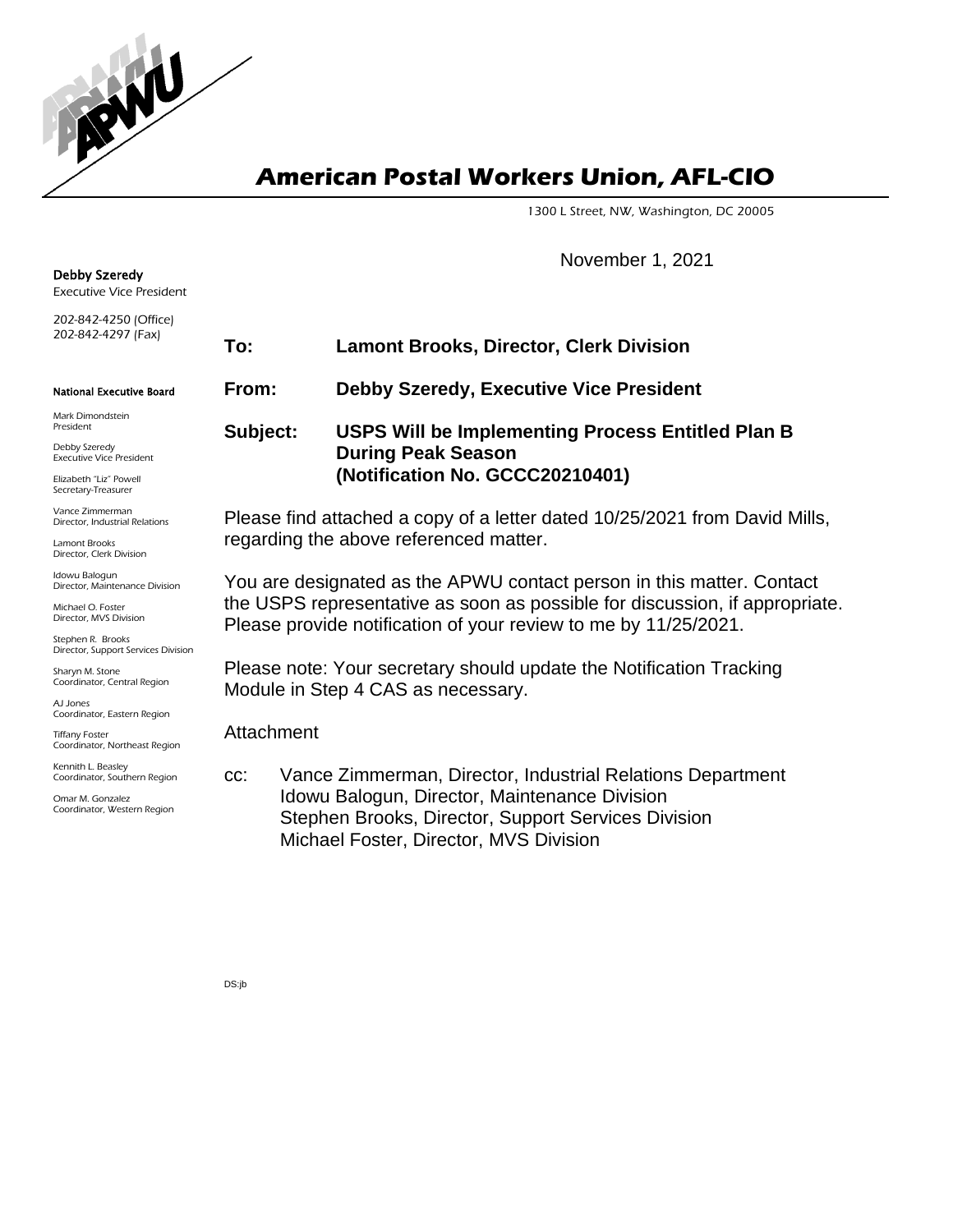**LABOR RELATIONS** 



October 25, 2021

Mr. Mark Dimondstein President **American Postal Workers** Union, AFL-CIO 1300 L Street, NW Washington, DC 20005-4128

Dear Mr. Dimondstein:

As a matter of general interest, the Postal Service will be implementing a process entitled Plan B during this year's Peak Season in several offices utilizing Package Delivery Centers. This process is designed to provide additional support and resources for Peak operations to identified opportunity offices.

RECEIVED

The Plan B process for delivery operations will leverage the Package Delivery Centers for parcel post routes in the 55 offices listed in the enclosure. The process will establish local dynamic routes to deliver parcels, have carriers in adjacent stations deliver just letters, flats, and small parcels, with parcels being sent directly to the Package Delivery Centers.

The Plan B action plan for clerical operations will consist of the following: Sunday, Early AM, and Late PM parcel pickup, Adjustment of retail hours to capture customer demand. Lobby Assistance Play - Dutch Door - Dedicated Lines - Drive Thru Parcel Drop-off service.

The process is scheduled to begin November 6 and will continue through January 31, 2022.

Enclosed is a copy of the Plan B Overview presentation which includes the Top Opportunity Offices.

Please contact Tad Gallo at extension 3684 if you have questions concerning this matter.

Sincerely,

David E. Mills **Director** Labor Relations Policies and Programs

Enclosure

475 L'ENFANT PLAZA SW WASHINGTON DC 20260-4101 WWW.USPS.COM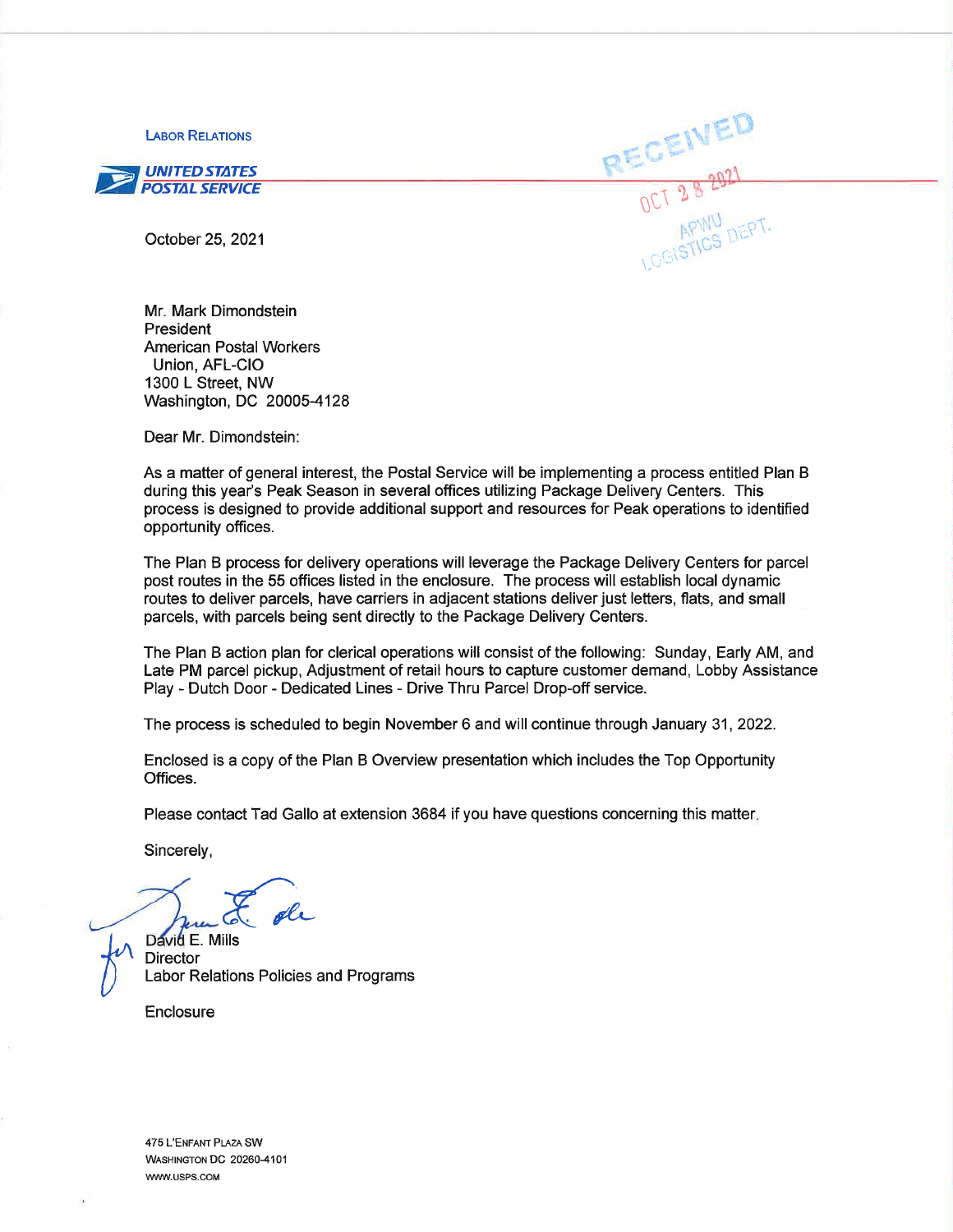#### **Plan B Overview**

- Plan B leverages several data sources (including some previously unavailable), looking at historical and current  $\bullet$ information, and triangulates over thirty data points to identify top opportunity offices and ensure service responsive workload solutions
- Headquarters has a dedicated team who will work alongside Field leadership to provide additional support and  $\bullet$ resources to those identified opportunity offices to support Peak operations

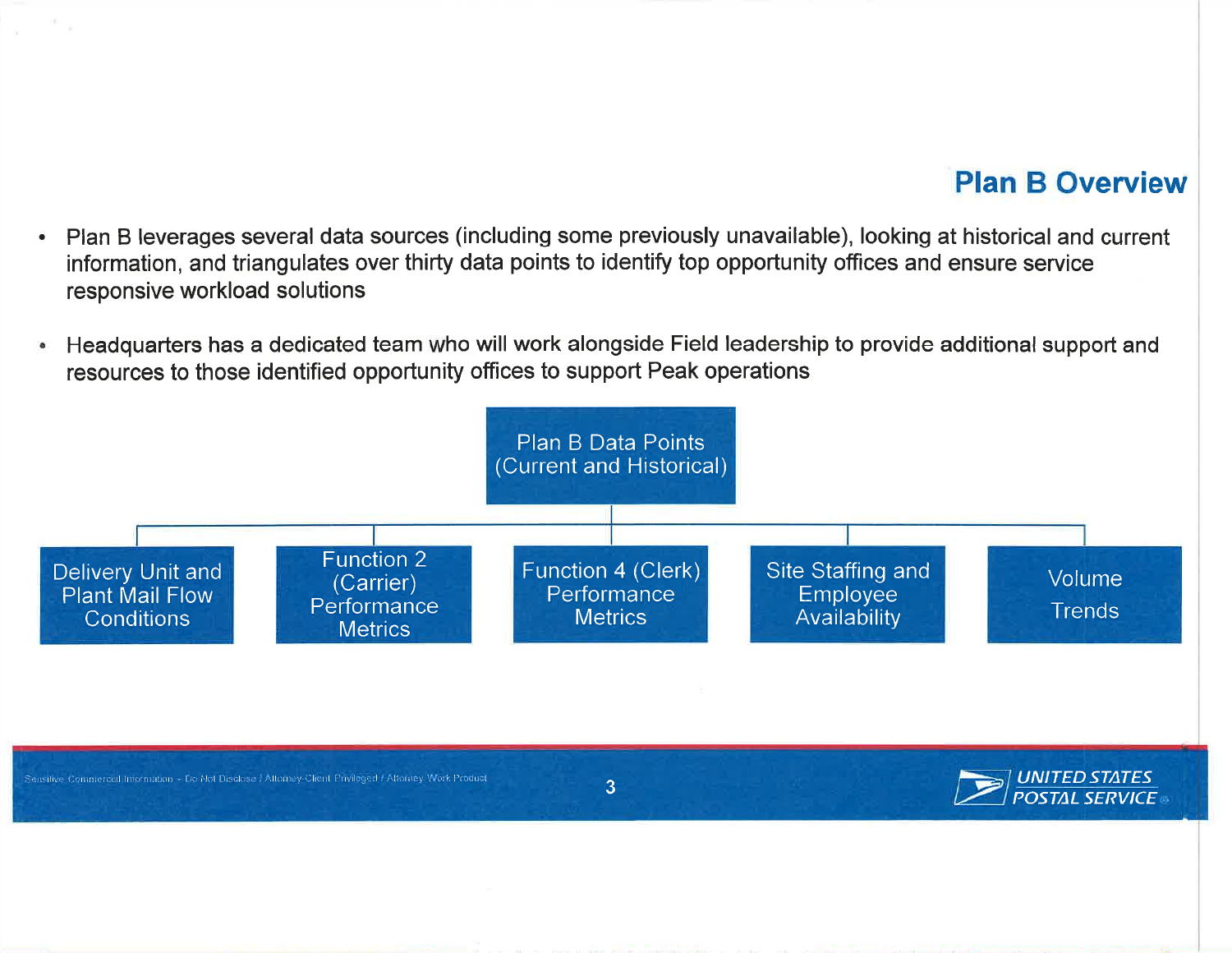### **Plan B Overview - Carrier Action Plan**

All Peak season plays begin November 6, 2021, and continue through December 31, 2021

| <b>All Offices</b>                                                                                                                                                                                                                                                                                     | <b>Top Opportunity Offices</b>                                                                                                                                                                                                                                                                                                                                                            |
|--------------------------------------------------------------------------------------------------------------------------------------------------------------------------------------------------------------------------------------------------------------------------------------------------------|-------------------------------------------------------------------------------------------------------------------------------------------------------------------------------------------------------------------------------------------------------------------------------------------------------------------------------------------------------------------------------------------|
| • 6am to 9am parcel delivery play<br>• Deliver a minimum of 15% of<br>total parcels during this<br>timeframe<br>6pm to 9pm parcel delivery play<br><b>Utilizing Parcel Overflow tool to</b><br>maximize productivity in the street<br>• Daily touchpoints between Field<br>operations and Headquarters | Leveraging Annexes for parcel post<br>routes for Top 55 offices:<br>• Establishing local dynamic<br>routes to deliver parcels<br>• Carriers in the adjacent station<br>will deliver just letters, flats,<br>and small parcels<br>• Parcels will be directly sent to<br>the Annexes<br><b>Customer Pickup will be</b><br>available at the annex<br>Full time supervisor will be on<br>site |

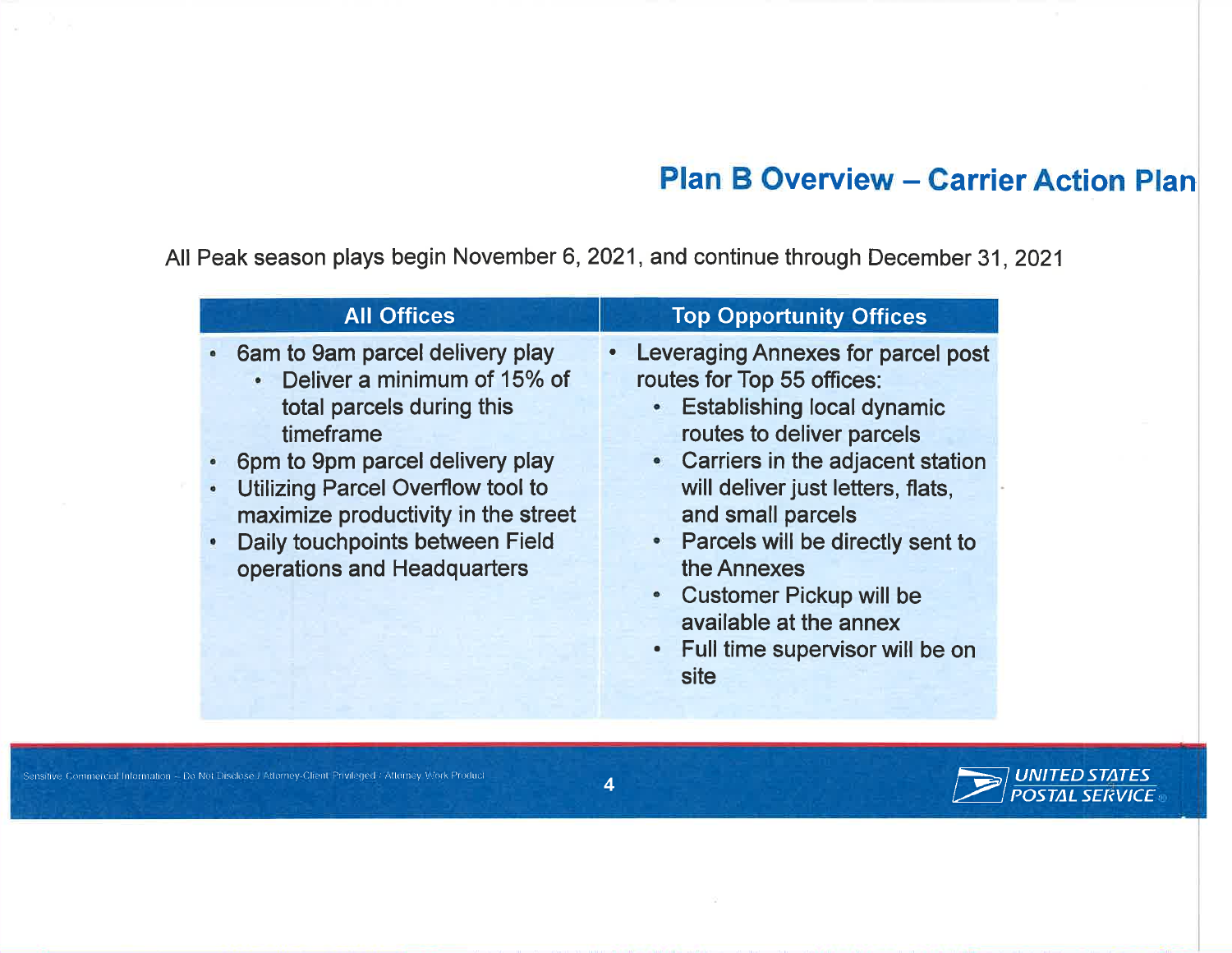## **Plan B Overview - Clerk Action Plan**

All Peak season plays begin November 6, 2021, and continue through December 31, 2021

| <b>All Offices</b>                                                                                                                                                                                                                  | <b>Top Opportunity</b><br><b>Offices</b>                                                                                                                                                                                                                              | <b>Selected Offices</b>                                                                                                                                                                                            |
|-------------------------------------------------------------------------------------------------------------------------------------------------------------------------------------------------------------------------------------|-----------------------------------------------------------------------------------------------------------------------------------------------------------------------------------------------------------------------------------------------------------------------|--------------------------------------------------------------------------------------------------------------------------------------------------------------------------------------------------------------------|
| • Sunday, Early AM,<br>and Late PM parcel<br>pickup<br>• Adjustment of retail<br>hours to capture<br>customer demand<br>• Lobby Assistance<br>Play<br>• Daily touchpoints<br>between Field<br>operations and<br><b>Headquarters</b> | • Additional customer<br>messaging<br>Leverage other<br>$\bullet$<br>access points within<br>and on postal<br>property to service<br>our customers<br>including:<br><b>Dutch Door</b><br><b>Dedicated Line</b><br><b>Drive Thru Parcel</b><br><b>Drop-off service</b> | Deployment of<br>$\bullet$<br><b>Generation 7 Mobile</b><br>Point of Sale (mPOS)<br>at 495 offices<br><b>Realignment of Self-</b><br>$\bullet$<br><b>Service Kiosk (SSK)</b><br>Deployment at 85<br><b>offices</b> |



Sensitive Commercial Information - Do Not Disclose / Attemey Client Privileged / Attorney Work Product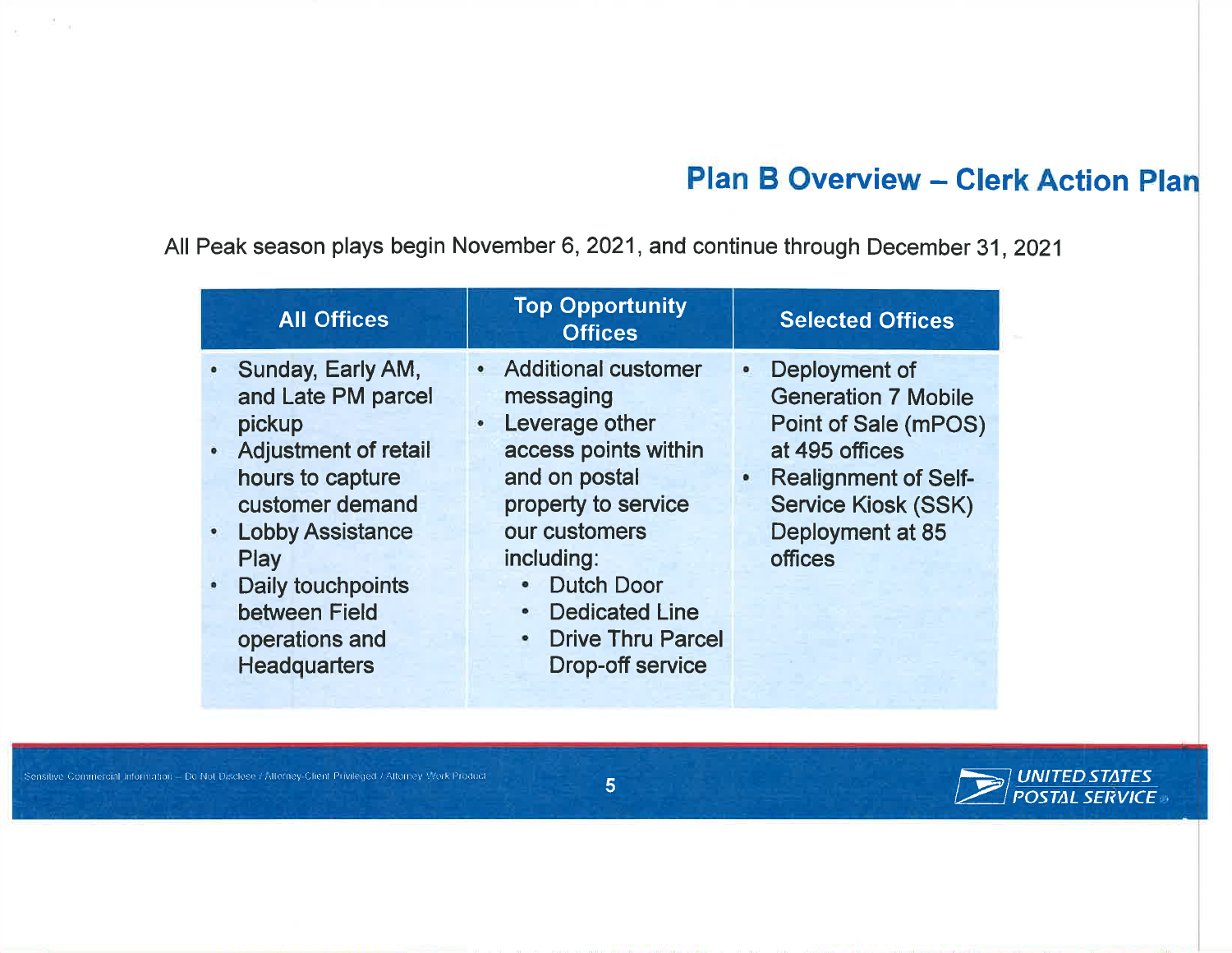#### **Area-District Breakdown**

| <b>Area</b>        | # of Offices |
|--------------------|--------------|
| <b>Atlantic</b>    | 24           |
| Central            | 15           |
| Southern           | 10           |
| WestPac            | 6            |
| <b>Grand Total</b> | 55           |

| <b>Area</b>        | # of Offices |
|--------------------|--------------|
| Tier 1             | 40           |
| Tier 2             |              |
| Tier <sub>3</sub>  |              |
| <b>Grand Total</b> | 55           |

| <b>District</b>       | # of Offices            |
|-----------------------|-------------------------|
| Illinois 1            | 13                      |
| Maryland              | 10                      |
| DE-PA <sub>2</sub>    | 8                       |
| California 5          | 5                       |
| New York 1            | $\overline{\mathbf{4}}$ |
| Georgia               | 3                       |
| Louisiana             | 3                       |
| Michigan 1            | $\overline{2}$          |
| <b>AL-MS</b>          | 1                       |
| California 3          | 1                       |
| <b>North Carolina</b> | 1                       |
| <b>Puerto Rico</b>    | 1                       |
| <b>South Carolina</b> |                         |
| Texas 1               |                         |
| Virginia              |                         |



Sensitive Communical Information - Do Not Disclose / Attorney-Glient Privileged / Attorney Work Product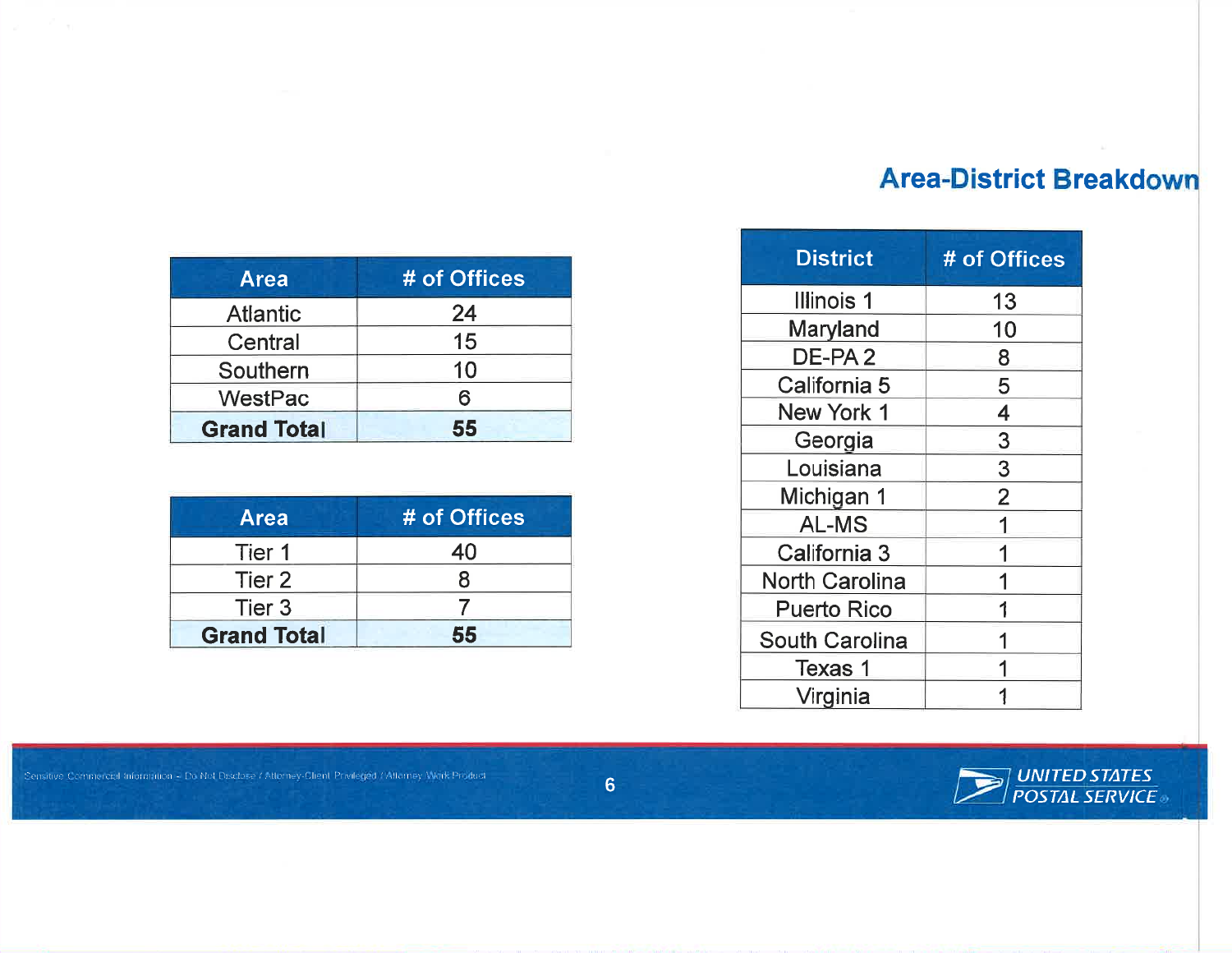| <b>Area</b>     | <b>District</b>       | <b>Facility</b>                  |
|-----------------|-----------------------|----------------------------------|
| <b>Atlantic</b> | DE-PA <sub>2</sub>    | <b>Bustleton</b>                 |
| <b>Atlantic</b> | DE-PA <sub>2</sub>    | <b>Germantown</b>                |
| <b>Atlantic</b> | DE-PA <sub>2</sub>    | <b>North Philadelphia</b>        |
| <b>Atlantic</b> | DE-PA <sub>2</sub>    | <b>Paschall</b>                  |
| <b>Atlantic</b> | DE-PA <sub>2</sub>    | <b>Philadelphia MOD</b>          |
| <b>Atlantic</b> | DE-PA <sub>2</sub>    | <b>Richmond</b>                  |
| <b>Atlantic</b> | DE-PA <sub>2</sub>    | <b>Spring Garden</b>             |
| <b>Atlantic</b> | DE-PA <sub>2</sub>    | <b>Allentown Airport</b>         |
| <b>Atlantic</b> | Maryland              | <b>Baltimore Carrier Annex</b>   |
| <b>Atlantic</b> | Maryland              | <b>Brooklyn Curtis Bay</b>       |
| <b>Atlantic</b> | Maryland              | <b>Catonsville Carrier Annex</b> |
| <b>Atlantic</b> | Maryland              | <b>Dundalk Sparrows Point</b>    |
| <b>Atlantic</b> | Maryland              | Friendship                       |
| <b>Atlantic</b> | Maryland              | <b>Lammond Riggs</b>             |
| <b>Atlantic</b> | Maryland              | <b>Parkville</b>                 |
| <b>Atlantic</b> | Maryland              | <b>Section 1 Carrier Annex</b>   |
| <b>Atlantic</b> | Maryland              | <b>Section 2 Carrier Annex</b>   |
| <b>Atlantic</b> | Maryland              | <b>Southwest</b>                 |
| <b>Atlantic</b> | New York 1            | <b>Cadman Plaza</b>              |
| <b>Atlantic</b> | New York 1            | <b>East New York</b>             |
| <b>Atlantic</b> | New York 1            | <b>Metropolitan</b>              |
| <b>Atlantic</b> | New York 1            | <b>Morrisania</b>                |
| <b>Atlantic</b> | <b>North Carolina</b> | <b>Myrtle Grove</b>              |
| <b>Atlantic</b> | Virginia              | <b>Charlottesville</b>           |

# **Top Opportunity Offices - Atlantic & Central**

| <b>Area</b>    | <b>District</b>   | <b>Facility</b>                    |
|----------------|-------------------|------------------------------------|
| Central        | Illinois 1        | <b>CCC</b>                         |
| Central        | Illinois 1        | <b>Chicago Lawn</b>                |
| Central        | Illinois 1        | <b>Daniel Doffyn</b>               |
| Central        | <b>Illinois 1</b> | <b>Edgebrook/Lincolnwood Annex</b> |
| Central        | Illinois 1        | <b>Fort Dearborn</b>               |
| Central        | Illinois 1        | <b>Grand Crossing C Annex</b>      |
| Central        | Illinois 1        | <b>Henry W McGee</b>               |
| Central        | <b>Illinois 1</b> | <b>John Buchanan</b>               |
| Central        | Illinois 1        | <b>Riverdale</b>                   |
| Central        | <b>Illinois 1</b> | <b>Roberto Clemente</b>            |
| Central        | Illinois 1        | <b>Roger P McAuliffe</b>           |
| Central        | <b>Illinois 1</b> | <b>Rogers Park</b>                 |
| Central        | Illinois 1        | <b>Roseland</b>                    |
| Central        | Michigan 1        | <b>Redford</b>                     |
| <b>Central</b> | Michigan 1        | <b>Seven Oaks Station</b>          |



Sensitive Commercial Information - Do Not Disclose / Atlamey Client Privileged / Atlamey Work Product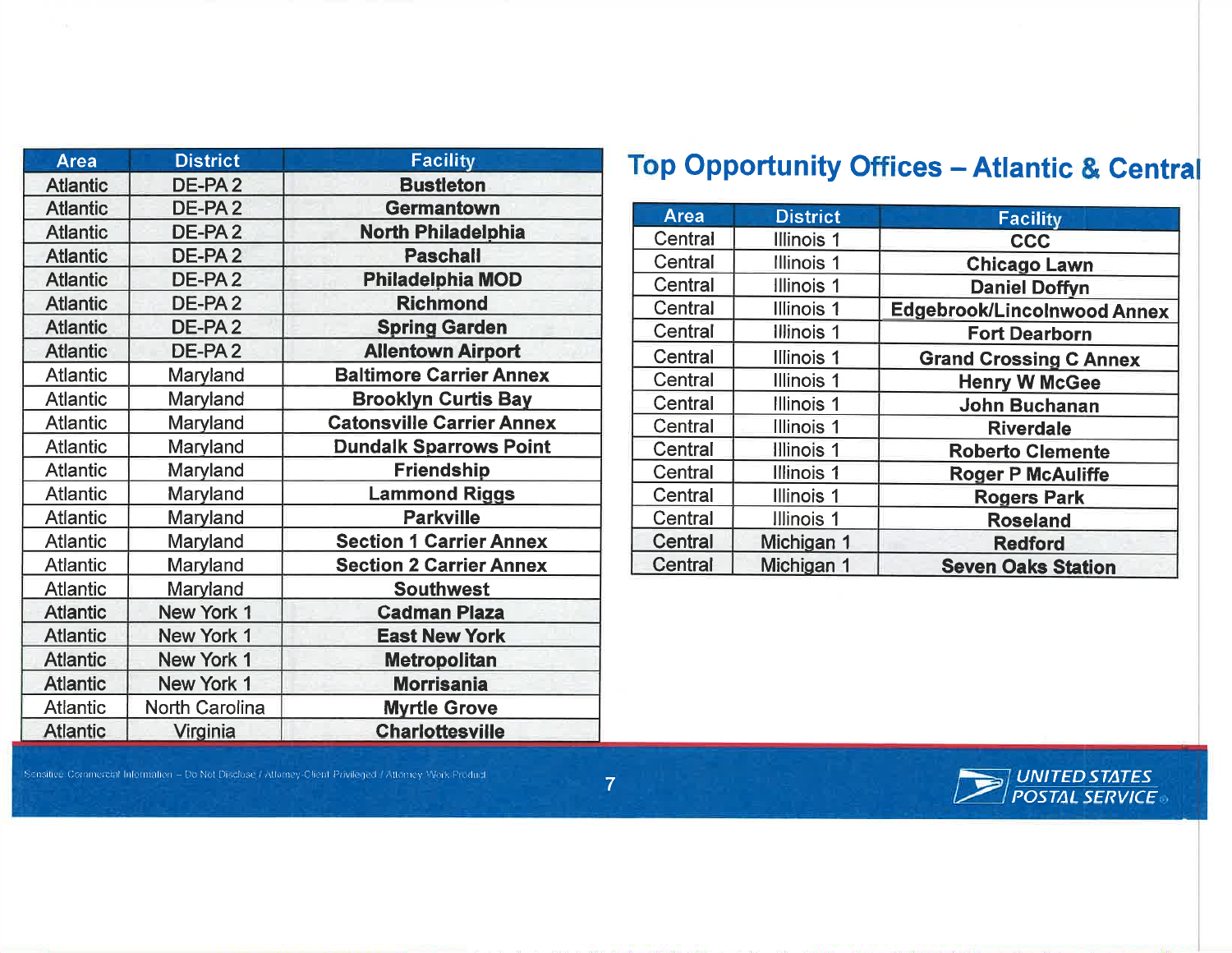## Top Opportunity Offices - Southern & WestPac

| <b>Area</b>     | <b>District</b>       | <b>Facility</b>                       |
|-----------------|-----------------------|---------------------------------------|
| <b>Southern</b> | AL-MS                 | <b>Meadowbrook</b>                    |
| Southern        | Georgia               | <b>Alpharetta Carrier Annex</b>       |
| Southern        | Georgia               | <b>Columbus</b>                       |
| Southern        | Georgia               | <b>Webb Bridge</b>                    |
| Southern        | Louisiana             | <b>Central Carrier Station</b>        |
| <b>Southern</b> | Louisiana             | <b>Lake Forest Station</b>            |
| Southern        | Louisiana             | <b>Station A Algiers</b>              |
| Southern        | <b>Puerto Rico</b>    | <b>Bayamon</b>                        |
| Southern        | <b>South Carolina</b> | <b>Columbia</b>                       |
| Southern        | Texas 1               | <b>Fort Worth North Carrier Annex</b> |

| <b>Area</b>    | <b>District</b>     | <b>Facility</b>                      |
|----------------|---------------------|--------------------------------------|
| <b>WestPac</b> | <b>California 3</b> | <b>Oildale</b>                       |
| WestPac        | California 5        | <b>Dockweiler</b>                    |
| WestPac        | California 5        | <b>Lincoln Heights Carrier Annex</b> |
| WestPac        | California 5        | <b>Main Office LA</b>                |
| WestPac        | California 5        | <b>Carson</b>                        |
| WestPac        | California 5        | <b>Santa Monica</b>                  |